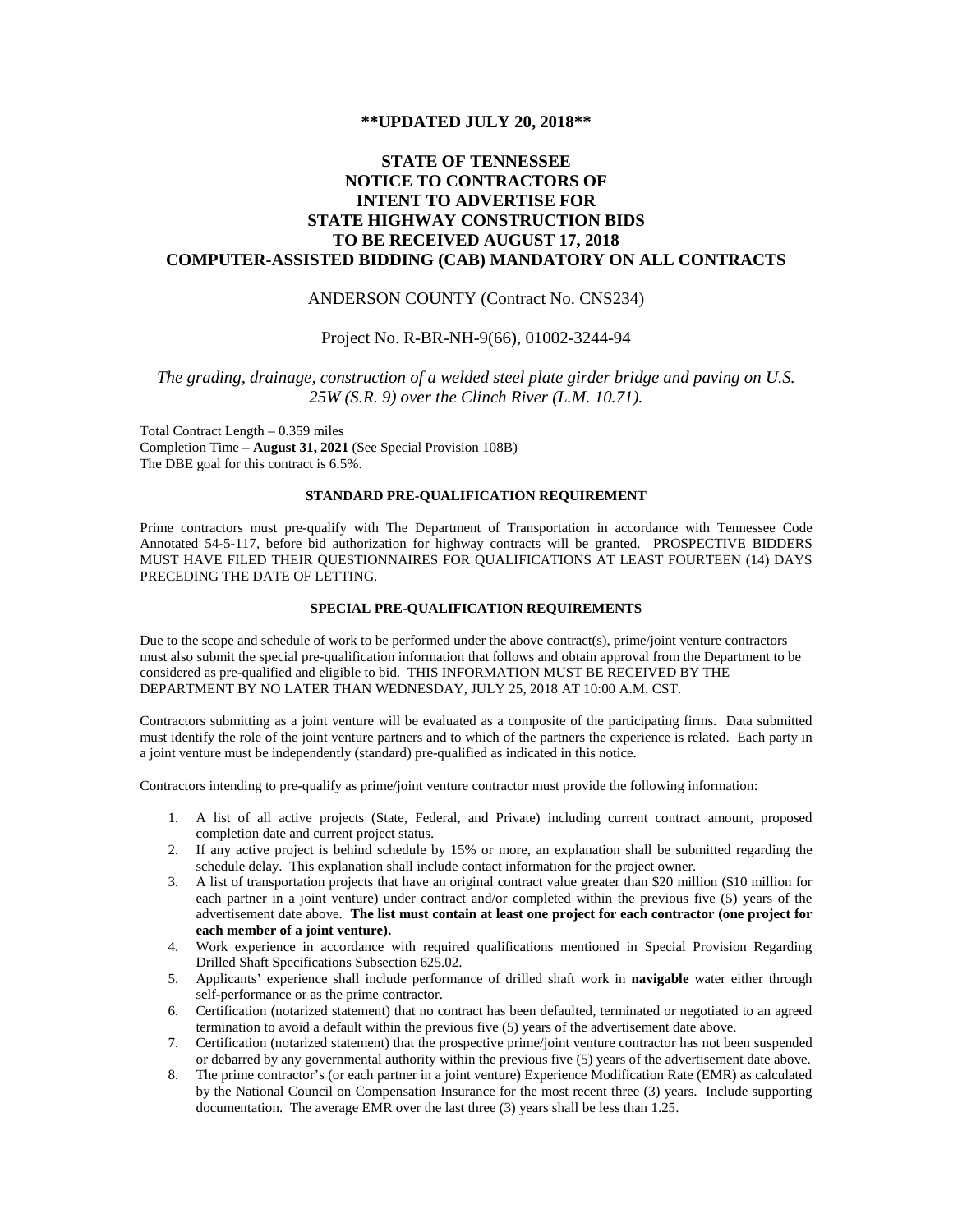- 9. Provide the prime contractor's (or each partner in a joint venture) OSHA Form 300 (Log of Work-Related Injuries and Illnesses) or a summary of the information contained in this form and provide the Recordable Incidence Rate for the most recent three (3) year period. (Please refer to the USDOL Forms for Recording Work-Related Injuries and Illnesses for additional information). The average Recordable Incident Rate over the last three (3) years shall be less than 10.00.
- 10. Identify the number of TOSHA/OSHA inspections, the number of citations issued, and the total dollar amount of citations for the most recent three (3) years.
- 11. Certification (notarized statement) that neither the prime contractor (or each partner in a joint venture) nor any of his proposed subcontractors have had a project fatality within the previous three (3) years of the advertisement date above. If the prime or any of his proposed subcontractors have a project fatality within the previous three (3) years, police reports, OSHA/TOSHA inspection reports, or other documentation detailing the incident shall be included.
- 12. Certification (notarized statement) that the prime/joint venture contractor will only use major subcontractors (performing 10% or more of the work) who have not had a fatality within the previous three (3) years of the advertisement date above, or that the prime/joint venture contractor will only use subcontractors who are approved by TDOT to work on this project. Subcontractors who have had a fatality within the previous three (3) years shall submit to TDOT a letter from an authorized signatory of the company explaining their request to work on the project and the work items the company intends to bid/perform. Include with the letter an explanation of the circumstances regarding the fatality, OSHA/TOSHA reports, other reports, the company's history and safety program. After review, if acceptable or if approved, TDOT will provide the contractor/subcontractor documents stating that the subcontractor may perform work on this project.
- 13. Provide, at a conceptual level, an understanding of and approach to successfully delivering the project. Identify an understanding of any unique technical/constructability, safety, environmental, maintenance of traffic, scheduling/project management, etc. issues. (Maximum of two pages)

Supporting information for pre-qualification as required above shall be submitted in the order noted above including name, address, and telephone number of submitter, including the names(s) of Joint Venture partner(s) if applicable.

Send five (5) hard copies and one (1) electronic copy (USB Drive) of the submittal in a sealed envelope identified as "Pre-Qualification Submittal, CNS234, Anderson Co." Include a transmittal letter which includes the name and address of the company submitting and the specific individual (with mailing address and telephone number) to be contacted relative to matters in the submittal. All submittals shall be addressed to:

> Mr. Jason Blankenship, P.E. Tennessee Department of Transportation James K. Polk Building, Suite 700 505 Deaderick Street Nashville, TN 37243-0326

The Department may also consider any of the following facts or information:

- a) The Department's performance evaluations of the applicant, if available;
- b) Information concerning the financial responsibility or business integrity of the applicant, affiliates of the applicant, and/or partners, owners, officers or authorized representatives of the applicant;
- c) The applicant or any affiliate has made false, deceptive or fraudulent statements in its prequalification application;
- d) The applicant or any affiliate has failed to complete, defaulted on or had any contract with the Department terminated for cause;
- e) The applicant or any affiliate has existing incomplete contracts with the Department on which it is behind schedule to such an extent that it might hinder or prevent prompt completion of any additional contracts with the Department;
- f) The applicant or any affiliate has a record of defective workmanship or the use of improper materials on any contract or subcontract with the Department;
- g) The applicant or any affiliate has a record of non-compliance with other Department contract requirements, including without limitation the submittal of required documents;
- h) The applicant or any affiliate has a record of non-compliance with applicable federal, state or local laws, regulations or ordinances, including without limitation laws, regulations or ordinances relating to workplace safety, environmental protection, equal opportunity employment and contracting, disadvantaged business enterprise program requirements, employee wage and hour requirements, or the prompt payment of subcontractors;